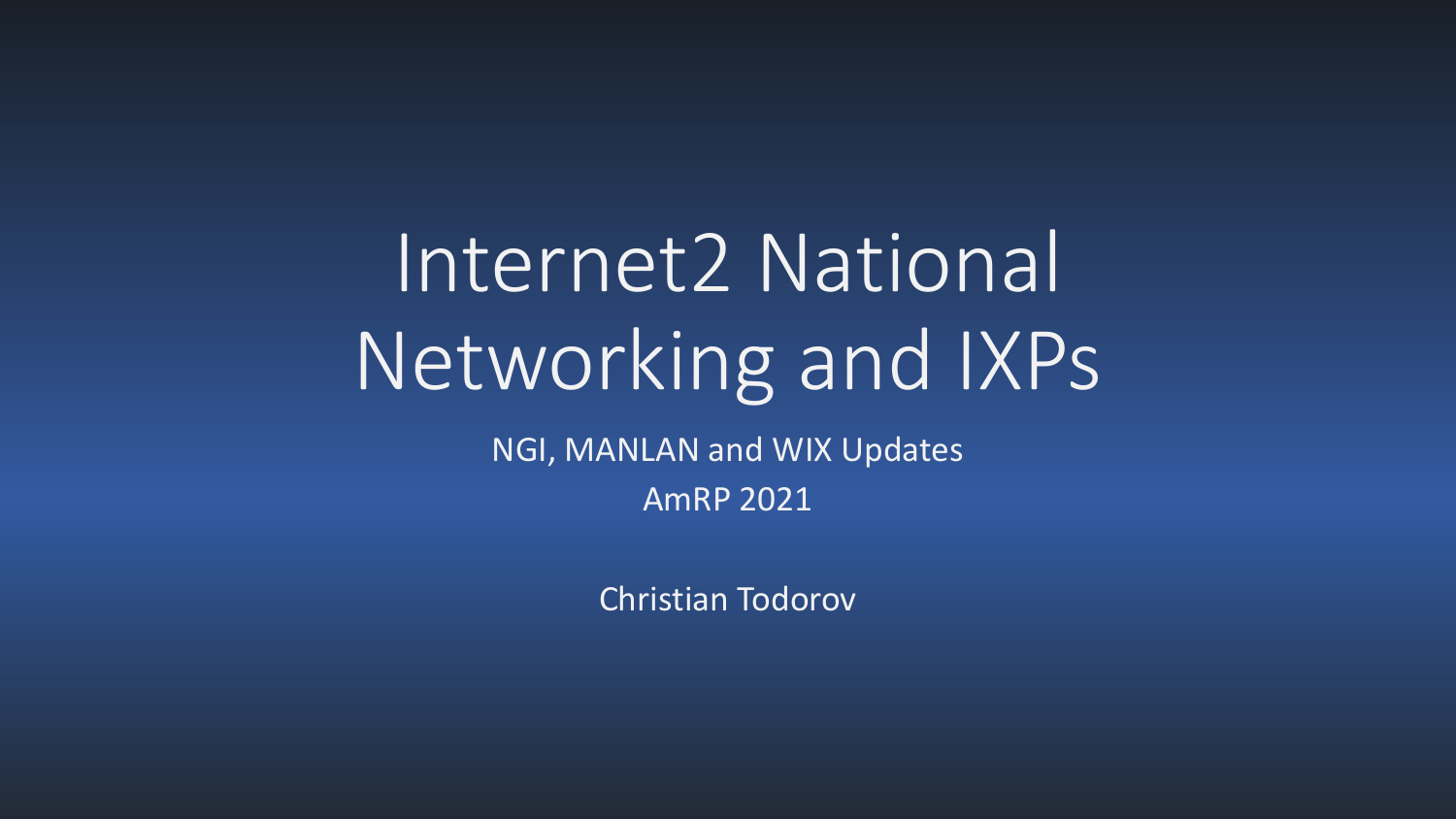#### **NOTICE: MANLAN Relocation in October**

man

**Manhattan Landing Exchange Point** 

**INTERNET** 

- MANLAN Peering switches will be relocated within the 24th Floor facility at 32 Avenue of the Americas
- Anticipated maintenance is a single service window which includes complete relocation of both MANLAN switches
- Notices to service owners will be forthcoming shortly.
- Enables new efficiencies (reduction of space and power)
- Enables turn up of new backbone capacity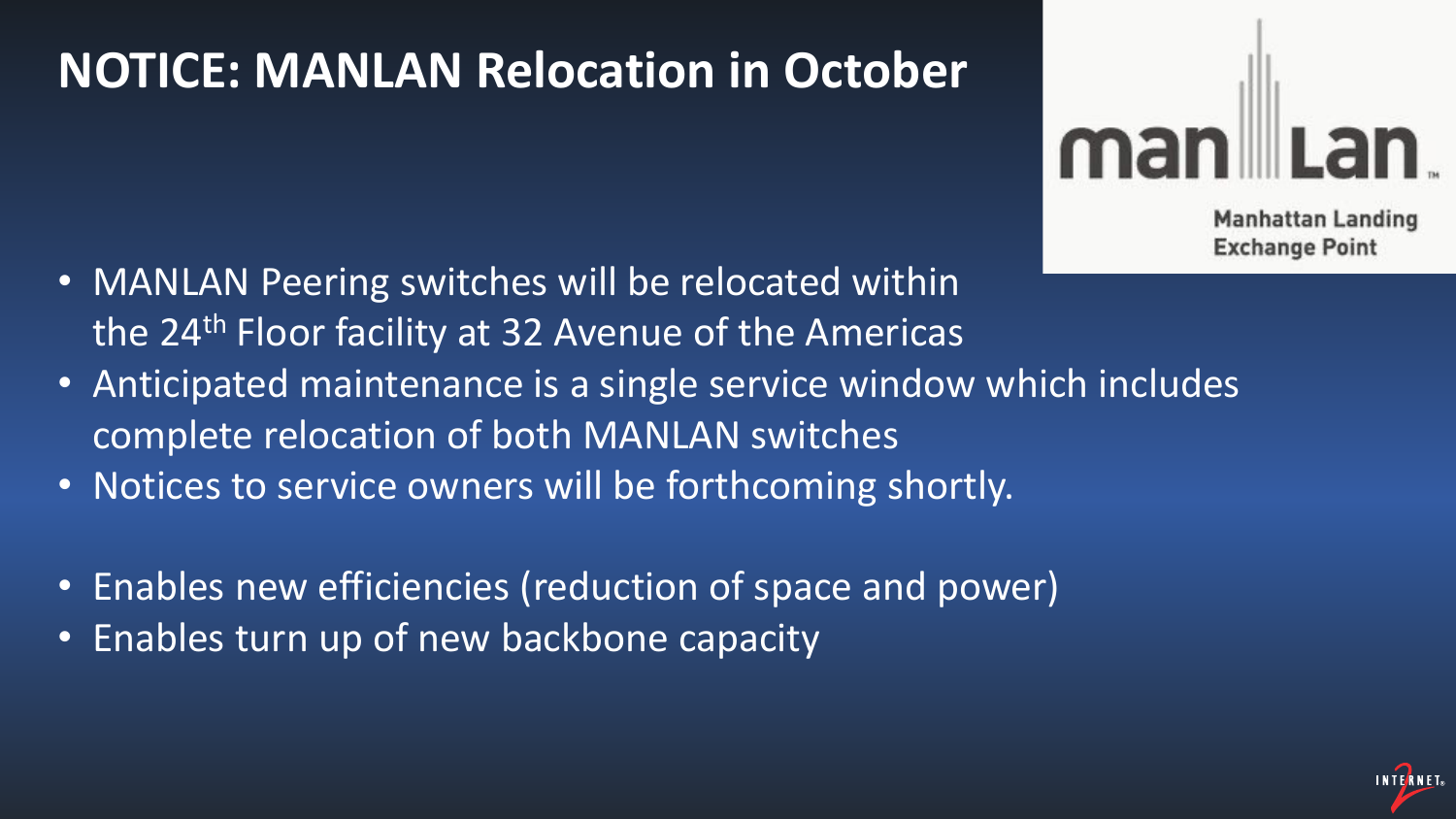#### **NOTICE: Classic Multicast Deprecation on I2 Backbone**

- Interdomain IP Multicast is being deprecated on the Internet2 NGI network as service migrations continue.
- Internet2 is moving its R&E routing instance from the global routing table to a VRF as part of its NGI network upgrade. Interdomain IP multicast is not supported at this time on the Cisco 8200 platform.
- Only identified production use is being moved to GRE tunnels.
- Multicast working group is considering options for a multicast overlay and seeking new approaches and new applications that would leverage such a service.

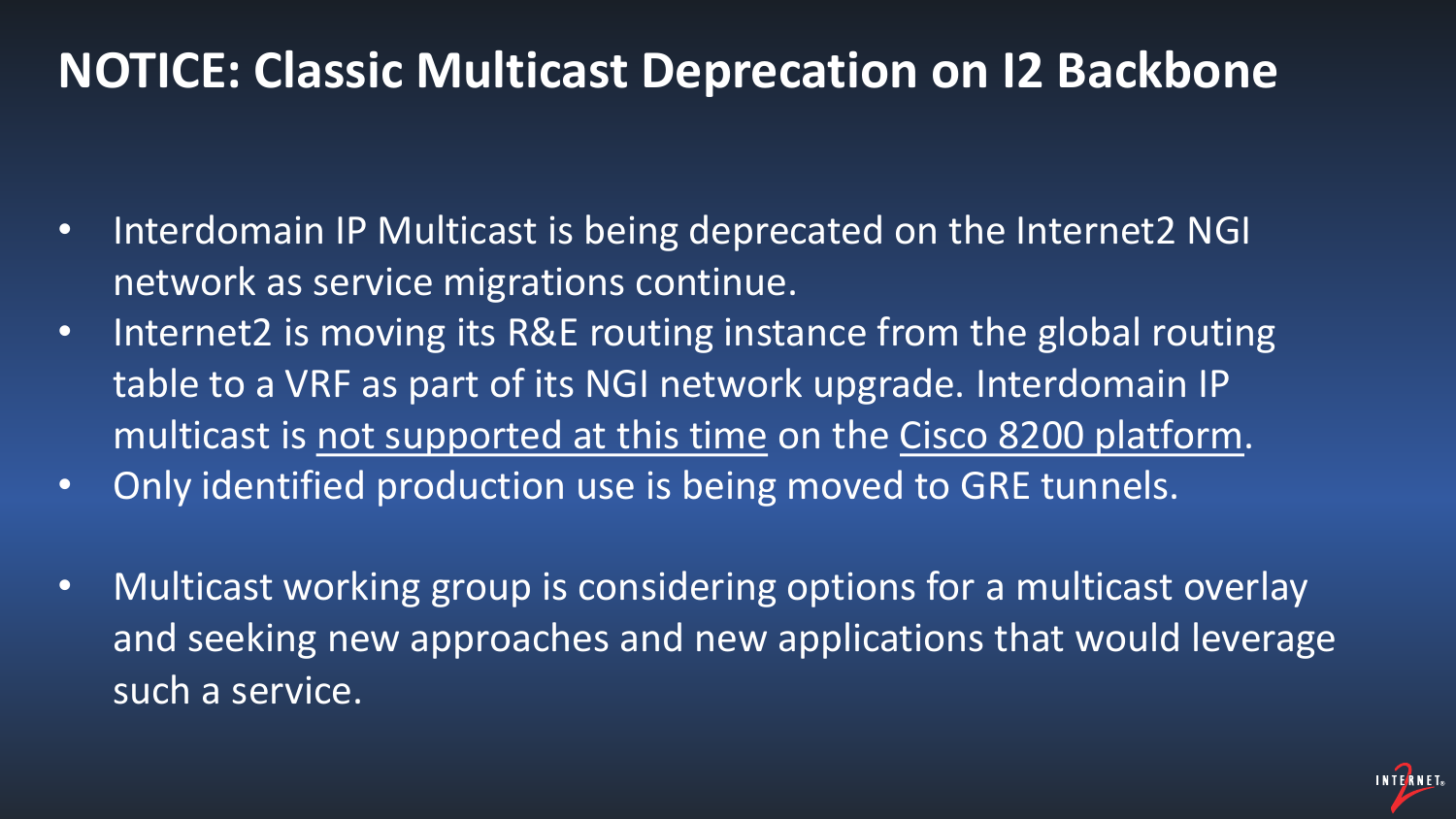#### **New Internet2 Performance Assurance Service /Nodes Soon**

#### 47 Node 2x100G dedicated perfSONAR nodes

- 41 nodes installed and reachable
- 6 nodes pending installation

Intention of having 100G interface for internal PAS mesh and other 100G interface for ad hoc and external testing.

Online later this fall as issues are resolved.

- DAC cables being replaced with discreet optics
- Performance tuning:
	- "Good enough" configuration in place
	- Possibility of issues w/firmware and/or drivers limiting high-end performance (pursuing with Dell and Mellanox)



**INTERNET**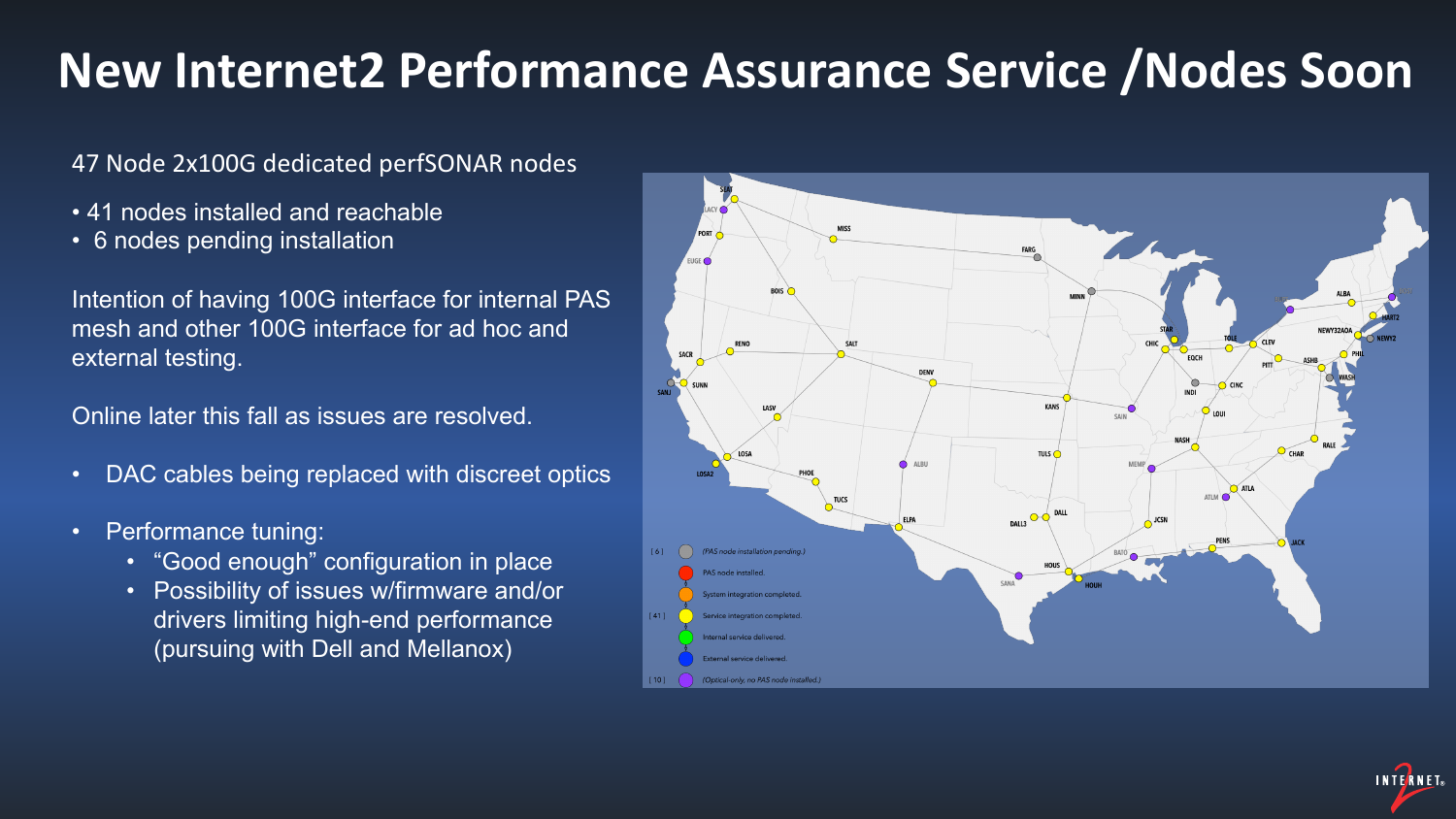### **Overall Internet2 NGI Status Update**

- Flexgrid optical Upgrade is complete
- 95 400G Optical Links are in service (99 total)
- 92 Node 400G IP Network is operational
- NSO is being used for 100% of config pushes
- Migration of IP and L2 services underway and primarily complete in September
- Migration of 10G and 100G optical services underway also with end of October Target
- Decommissioning of legacy network underway shortly thereafter
- On track for 70% reduction in power/space costs
- Over 10PB/day moved since start of school